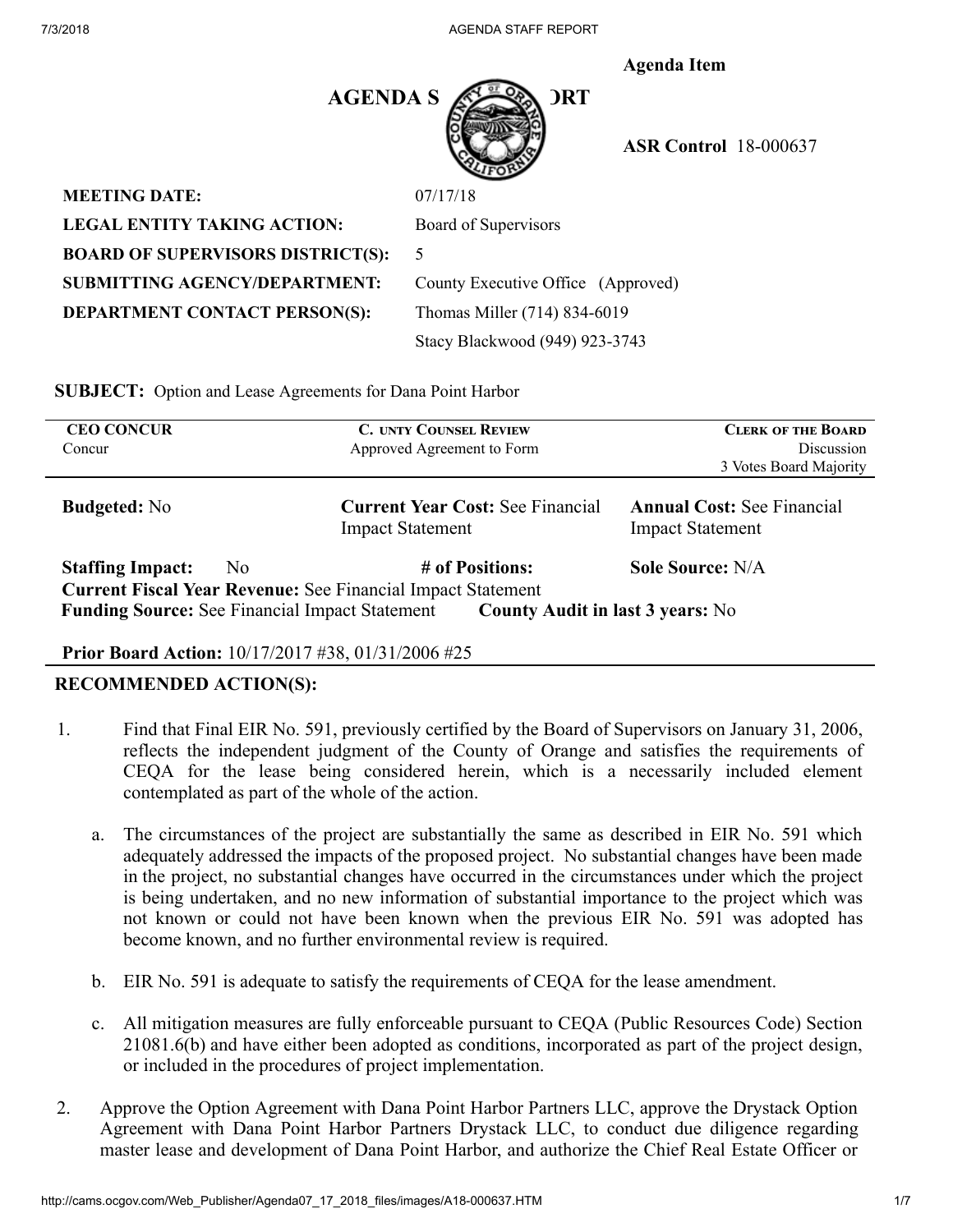7/3/2018 AGENDA STAFF REPORT

designee to execute the option agreements in substantial conformance with the attached forms, with approval of County Counsel, for an up to 120-day option term for both options.

- 3. Approve the Ground Lease Agreement with Dana Point Harbor Partners LLC and the Drystack Lease Agreement with Dana Point Harbor Partners Drystack LLC for a 66-year term, to administer and manage Dana Point Harbor and initiate entitlement approvals for certain portions, and authorize the Chief Real Estate Officer or designee to execute the lease agreements in substantial conformance with the attached forms, with approval of County Counsel, to commence upon fulfillment of the conditions set forth in the option agreements.
- 4. Authorize the Chief Real Estate Officer or designee to sign any and all necessary documents related to the process of entitling Dana Point Harbor, as set out in the ground lease agreements, including minor modifications and amendments to the option agreements that do not materially alter the terms or financial obligations to the County, and perform all activities specified under the terms of the option and ground lease agreements.

# **SUMMARY:**

Approval of the option and ground lease agreements will allow Dana Point Harbor Partners LLC and Dana Point Harbor Partners Drystack LLC to administer and manage Dana Point Harbor and initiate entitlement approvals for certain portions of Dana Point Harbor for the long-term use and enjoyment by the public.

# **BACKGROUND INFORMATION:**

Dana Point Harbor (DPH) is a marine oriented facility located in the City of Dana Point (City) and owned by the County of Orange (County) in trust for the public as a small boat marina pursuant to a State Tidelands Grant (Tidelands Grant). DPH is bordered by the Pacific Ocean to the south, Dana Headlands and the Old Cove Marine Life Preserve to the west, Doheny State Beach to the east and a variety of commercial, hotel, residential, and public park uses to the north. DPH was created in 1968 from a natural cove along the shoreline as a small boat marina. In 1971, in cooperation with the Army Corps of Engineers, DPH's basic infrastructure and public facilities were constructed by the former Harbor Improvement District, which was succeeded by the Orange County Harbors, Beaches, and Parks Department, and later OC Parks.

The majority of the DPH facilities were constructed from 1971 through 1975. During the nearly five decades since that time, much of DPH's infrastructure has deteriorated or reached its useful life, and requires modernization and/or replacement. With the exception of the Dana Wharf buildings, routine maintenance and some minor improvements, the County has not remodeled or refurbished any of DPH facilities since the original construction was completed. Recognizing the need to revitalize DPH in 1997, the Board of Supervisors (Board) created the Dana Point Harbor Revitalization Task Force to assist with the development of a comprehensive plan for revitalization of DPH. The DPH Revitalization Plan was developed through extensive community outreach efforts, public hearings, agency reviews, and entitlement approvals. On January 31, 2006, the Board adopted Resolution No. 06-014 approving the DPH Revitalization Plan containing proposed improvements to the commercial core, hotel, marinas, and parking facilities. In 2016, the City approved the County's Coastal Development Permit for the Commercial Core Project which was anticipated to include construction of a new parking structure (adding 545 parking spaces); and seven new replacement commercial buildings (adding 30,000 square feet); and rehabilitation of five existing commercial buildings.

http://cams.ocgov.com/Web\_Publisher/Agenda07\_17\_2018\_files/images/A18-000637.HTM 2/7 With various approvals in place to implement the DPH Revitalization Plan, in late 2015, your Board assessed the available options for project delivery, including a public project and public private partnership (P3) structures. Your Board took into consideration various factors, including the County's ability to finance and the possible need to subsidize the Project, the probable outcomes of the County re-designing the scope of the Project, and the needs of DPH tenants, boaters and visitors. A P3 structure was selected as the preferred development structure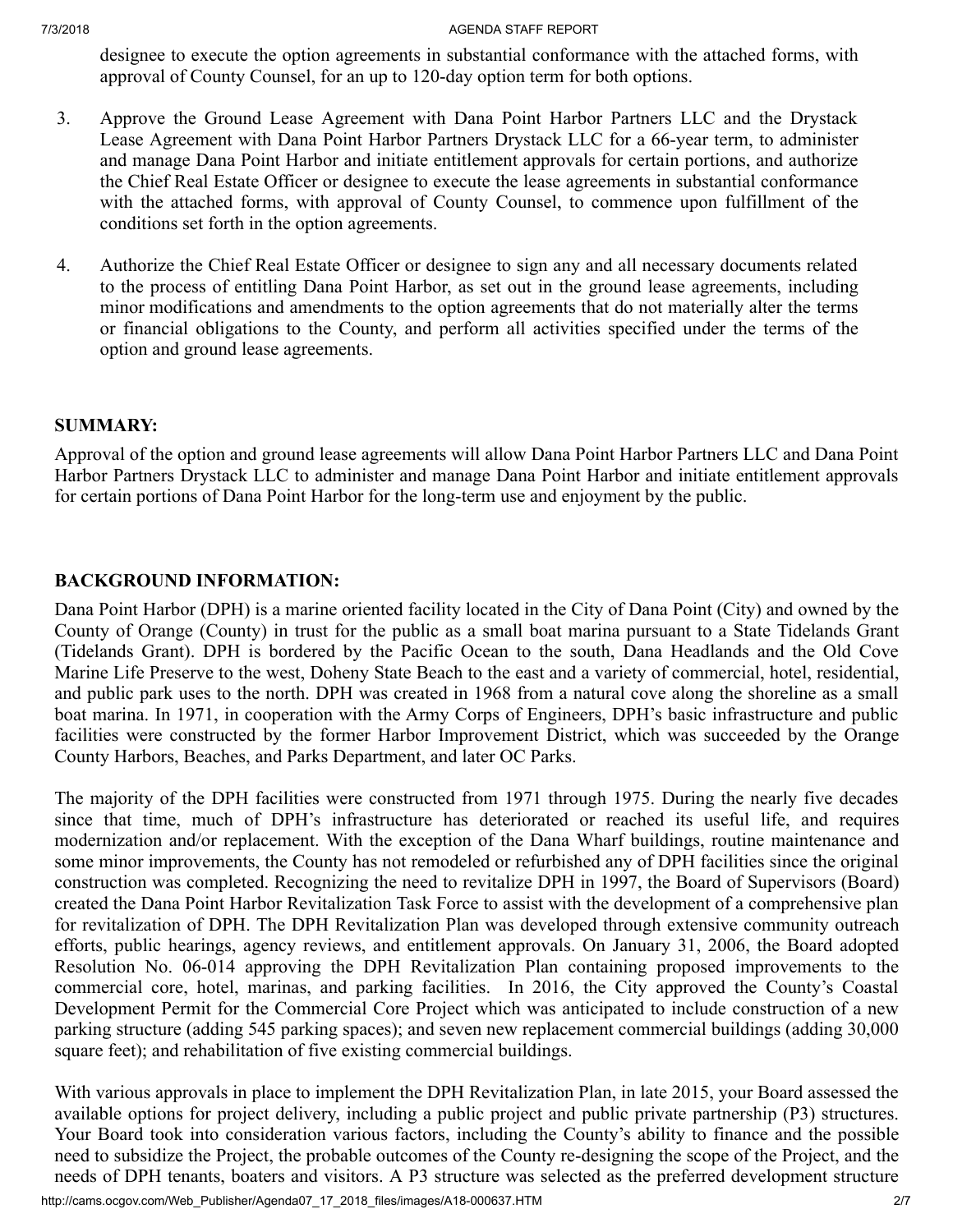#### 7/3/2018 AGENDA STAFF REPORT

because a P3 partner can construct, lease and manage the Project more cost-effectively and efficiently than the County due to greater knowledge and experience. Allowing a competent private real estate firm to appropriately size, finance, construct, lease and manage the project will help ensure the timely commencement and completion of the project's development and generate consistent revenue to the County.

Following the Board's direction to pursue a P3 structure, in 2016 CEO/Real Estate and the former OC Dana Point Harbor Department (now a division of OC Community Services/OC Parks) embarked on a two-step solicitation process to select a real estate development team to revitalize, operate, and manage certain portions of DPH for the long-term use and enjoyment of the public pursuant to a master lease or leases with the County. The first step was the release of a Request for Qualifications (RFQ), followed by the release of a Request for Proposals (RFP) to the pre-qualified proposers. The solicitation contemplated the successful proposer entering into an option and ground lease with the County to manage DPH and the revitalization process. The solicitation anticipated that the successful proposer would complete the revitalization in compliance with the DPH Revitalization Plan and related Final EIR and the City's Local Coastal Program. Any changes to these would require further County approval, in addition to approvals by the City and the California Coastal Commission.

On March 16, 2016, the RFQ seeking Statements of Qualifications (SOQs) from real estate development teams was released. On June 20, 2016, the County received three SOQs in response to the RFQ. A five-member evaluation committee comprised of public and private sector subject matter experts in areas including real estate development, finance, marina/coastal facility operations/management, and local government reviewed and rated the SOQs. Based on the criteria set forth in the RFQ, and on the information provided in the SOQs and obtained in interviews with each proposer, the panel recommended that each SOQ proposer be invited to participate in the RFP.

On October 19, 2016, the RFP was released to three pre-qualified proposers. On May 4, 2017, the County received two proposals in response to the RFP. Another highly qualified five-member evaluation committee reviewed and rated the proposals and conducted the interview process. Proposers were asked to provide supplemental information related to the proposed development team, development program, entitlements, financial capability, financial offer, and management structure. The evaluation committee carefully considered the information provided by each proposer, including the interview responses. Based upon the evaluation and selection criteria set forth in the RFP, the evaluation committee recommended Dana Point Harbor Partners LLC (DPHP) as the primary and Dana Point Partners (DPP) as the alternate for the lease and development of certain portions of DPH. On October 17, 2017, your Board selected DPHP as the primary and DPP as the alternate developer for the project, authorized the Chief Real Estate Officer to negotiate option and lease agreements with DPHP and return to your Board for approval.

# **Option and Lease Agreements:**

Although the P3 solicitation process contemplated the execution of a single master lease and option agreement between the County and the winning proposer, during negotiations it became clear that a second lease and option should be established. The four agreements (Attachments B through E) include:

- Drystack Area Option
- Drystack Area Lease
- Option for DPH Master Lease excluding Drystack Area
- DPH Master Lease (excluding the Drystack Area)

Consistent with their original proposal, DPHP requested a \$20 million County contribution to the project but during negotiations requested the funding be applied to the drystack/boat storage component rather than the parking structure component, as originally contemplated. As the financial impact would be neutral to the County, it was agreed that the \$20 million would support the drystack/boat storage component, and that in order to provide for transparency and ease of tracking and reporting the use of County funds, a separate lease and option should be created. However, the Leases are cross-defaulted and must be optioned simultaneously, so as to ensure that the project functions as an integrated whole.

# **Option Agreements**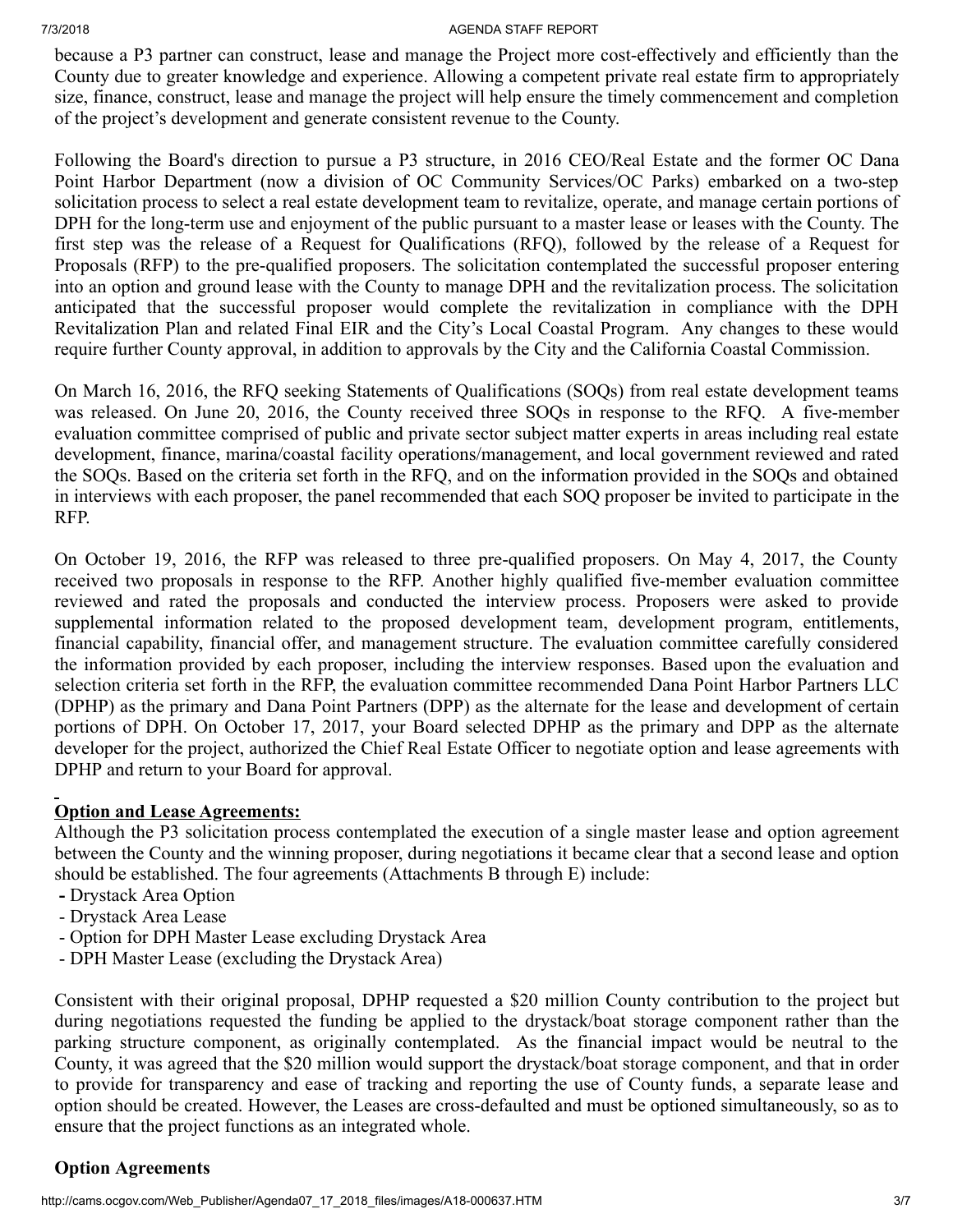#### 7/3/2018 AGENDA STAFF REPORT

As indicated above, the project includes two option agreements which will grant DPHP and Dana Point Harbor Partners Drystack LLC (DPHPD) the option to lease certain portions of DPH upon the terms and conditions set forth therein being satisfied. The first option agreement (Drystack Area Option) is an agreement between the County and DPHPD which grants DPHPD the option to lease the drystack area of the Dana Point Harbor premises, when the terms and conditions in the agreement are satisfied. The second option agreement (Option Agreement for DPH Master Lease) is an agreement between the County and DPHP which grants DPHP the option to lease the premises with the exclusion of the drystack area, when the terms and conditions in the agreement are satisfied. Each option agreement has a 90-day term and one 30-day extension. The option prices for the project are listed below:

| <b>OPTION PRICES</b>                         |          |  |  |
|----------------------------------------------|----------|--|--|
| Option Price for the Drystack Area           | \$10,000 |  |  |
| Option Extension Price for the Drystack Area | \$5,000  |  |  |
| <b>Option Price for Dana Point Harbor</b>    | \$20,000 |  |  |
| Option Extension Price for Dana Point Harbor | \$10,000 |  |  |

Payment of each option price is due from DPHP and DPHPD upon execution of the corresponding option, is non-refundable, and will not be credited to rent payments.

DPHP and DPHPD may exercise their options upon satisfying the conditions set forth in their respective option agreement with the County. The tasks include submitting a conceptual plan, budget, construction, schedule, marketing plan, financial plan, and management plan. During the option periods, DPHP and DPHPD will conduct due diligence to determine the viability of developing and leasing portions of DPH for their intended purpose.

# **Lease Agreements**

With your Board's support, Senate Bill 367 was passed on January 1, 2018, extending the statutorily authorized lease term established by the DPH Tidelands Grant from 55 to 66-years. Both the Drystack and DPH Master Leases will have a 66-year term. The development components of the project, inclusive of both leases, is outlined below.

# **Development Program (Project):**

Commercial Retail Component – 116,727 Rentable SF (approximately)

- o Restaurant and Outdoor Dining– 77,178 SF
- o Retail and Market Hall/Food Court 31,949 SF
- o Marine Related Retail 2,000 SF
- $\circ$  Office 5,600 SF
- o Surfing Museum 9,000 SF
- Marina/Dry Boat Storage Component
	- o Marina Slips 2,296
	- o Drystack Boat Storage Facility 388 spaces
	- o Valet boater slips (Located between the Commercial Core and Hotel)
- Hotel Component
	- o Boutique Hotel- 130 rooms
	- o Affordable Hotel 136 rooms
- Commercial Core and Hotel Parking 4,880
	- $\circ$  Existing Parking to Remain 2,377 spaces
	- $\circ$  Proposed Parking 2,503 spaces

# **Schedule**

Approximate and subject to change based on due diligence performed during the Option Period - Start Date: July 2018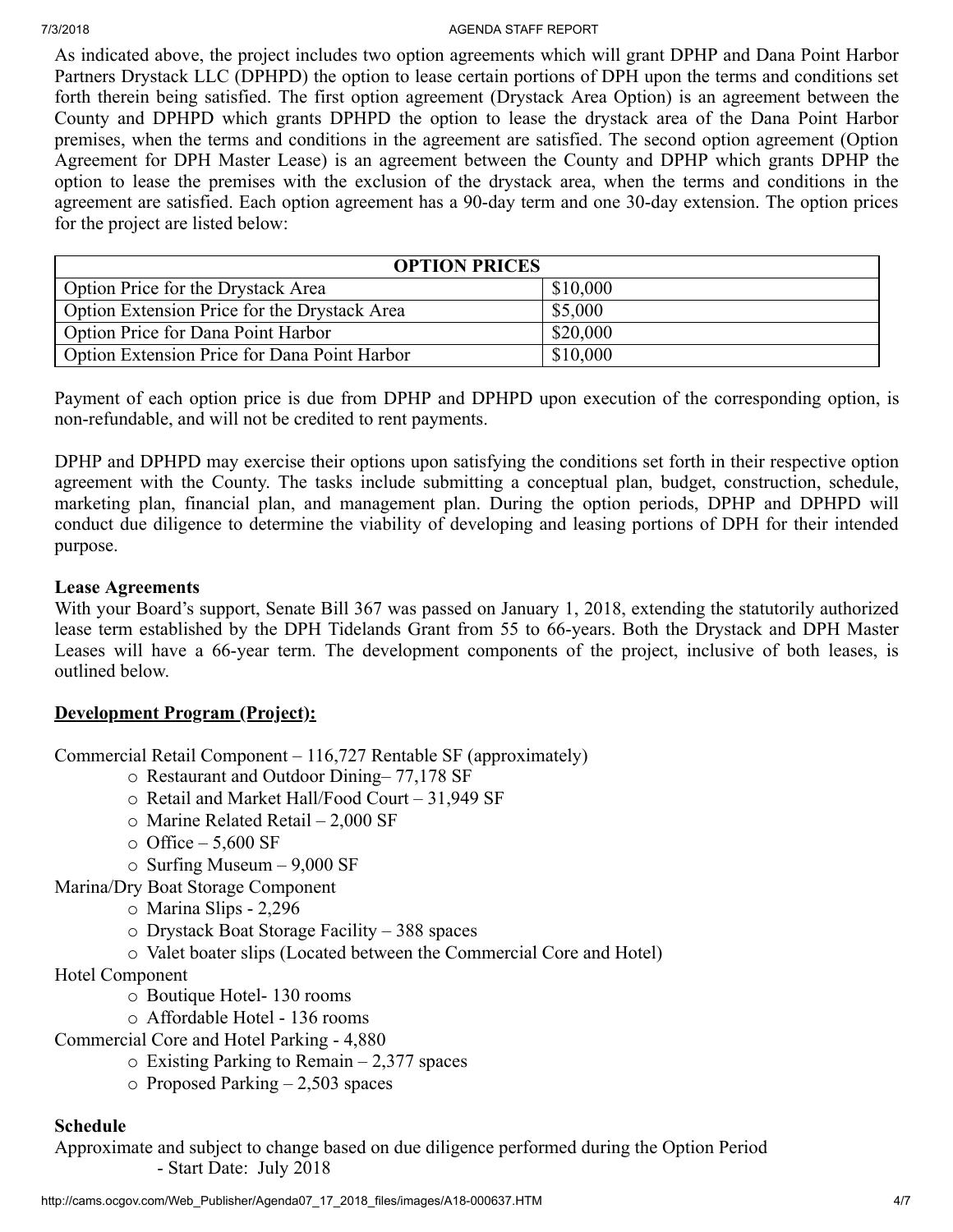- Entitlements: July 2018 January 2019
- Construction: June 2019 June 2025

# **Development Costs**

DPHP plans to invest approximately **\$337,820,000** to plan, design, entitle, permit, construct, renovate, and reposition DPH. A breakdown of the initial approximate development costs for the Project per development component is provided below:

| <b>Development Costs per Development Component</b> |               |  |  |
|----------------------------------------------------|---------------|--|--|
| Marina                                             | \$108,938,650 |  |  |
| Dry Storage                                        | \$19,492,075  |  |  |
| Affordable Hotel                                   | \$27,722,090  |  |  |
| Boutique Hotel                                     | \$90,626,750  |  |  |
| Retail                                             | \$91,043,222  |  |  |
| <b>Total Development Costs</b>                     | \$337,822,787 |  |  |

DPHP will be obligated to maintain and renovate the improvements during the term of the lease to ensure the DPH cash flow and to protect the asset**.**

# **County Contributions**

DPHPD will receive a contribution of up to \$20 million from Fund 108 for redevelopment work in the drystack/boat storage area per the terms and conditions of the Drystack Area Lease. The Drystack Area Lease includes the dry storage area (3.84 acres), day use boater's area (7.7 acres), and the associated boat wash station and slips.

Additionally, during the first year of the lease term for the Master Ground Lease Agreement for Dana Point Harbor, the County will forego up to \$500,000 in rent payments for all documented third-party costs and expenses incurred by DPHP to cure deferred maintenance and capital repair issues at the existing Marina Inn hotel. This will ensure that the existing hotel will remain safe, functional, and a consistent revenue-generator until DPHP secures permits to construct the proposed Affordable and Boutique Hotels on the same site.

# **Financial Terms:**

Pursuant to the Tidelands Grant, all revenues generated within DPH are required to be used within DPH for its maintenance and operation and may not be used for other County non-Harbor uses. These revenues are deposited into the DPH Tidelands Fund (Fund 108) managed by the County, within the OC Parks budget.

# **Operation and Maintenance of DPH**

Per the terms of the negotiated leases, DPHP and DPHPD will assume full responsibility for operation and maintenance of their lease premises (Attachment A), including several liabilities and operating functions for which the County would otherwise have responsibility including: dredging, seawall maintenance, pier and slip maintenance, Dana Cove Fishing Pier maintenance, pump-out replacement, buoys and navigational aids, derelict vessel abatement, tree maintenance, parking lot maintenance, and shelter, restroom and parkscape maintenance. Unless otherwise modified during the option period, the County will remain responsible for Harbor Patrol, and operation, maintenance, and rehabilitation of Baby Beach, OC Sailing and Events Center, Dana Cove Park, and other landscape, hardscape, and park amenities outside of the premises.

Over the 66-year lease period, using the current year budget as a baseline, it is projected that the overall operation, maintenance, and security costs of DPH (excluding revitalization and capital improvements) will total over \$1.6 billion. DPHP and DPHPD's assumption of the responsibilities listed above will reduce the County's financial obligations by 25%, or an estimated \$414 million. The remaining County operating costs for the same term will amount to \$1.2 billion, of which \$995 million is projected for Harbor Patrol.

# **Ground Rent**

http://cams.ocgov.com/Web\_Publisher/Agenda07\_17\_2018\_files/images/A18-000637.HTM 5/7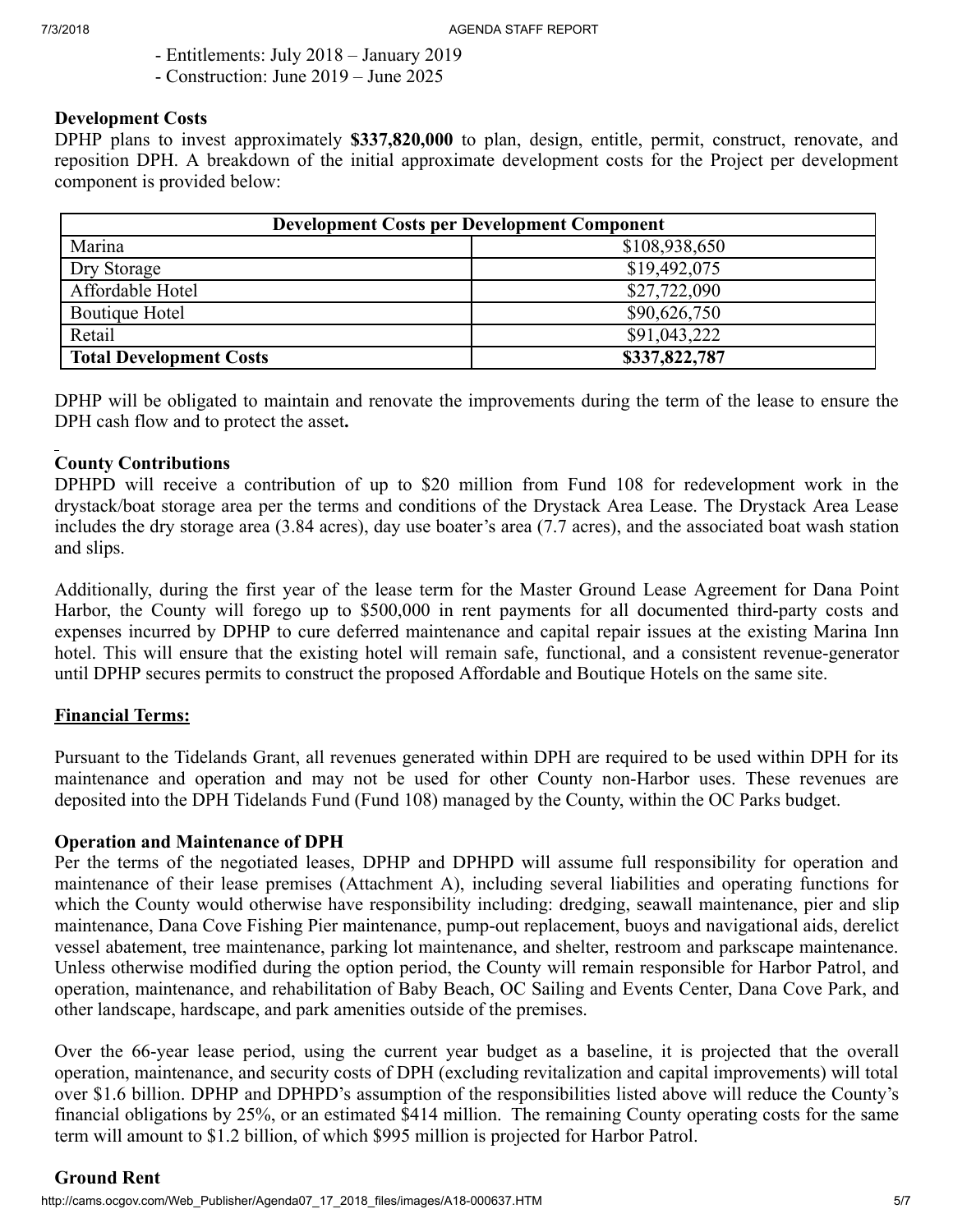Over the 66-year Lease term, it is estimated that the total lease rent payment to the County will be approximately **\$717 million**. A breakdown of revenues by development component is provided below:

| <b>Projected Rent Per Development Component</b> |                     |                                 |                          |  |  |
|-------------------------------------------------|---------------------|---------------------------------|--------------------------|--|--|
|                                                 | <b>Lease Year 1</b> | <b>Lease Years 1 through 25</b> | Lease Years 1 through 66 |  |  |
| <b>Marina</b>                                   | \$1,642,000         | \$60,513,000                    | \$345,600,000            |  |  |
| <b>Dry Storage</b>                              | \$275,000           | \$13,829,000                    | \$165,558,000            |  |  |
| <b>Affordable Hotel</b>                         | \$198,000           | \$6,614,000                     | \$78,987,000             |  |  |
| <b>Boutique Hotel</b>                           | \$0                 | \$11,388,000                    | \$42,895,000             |  |  |
| <b>Retail</b>                                   | \$149,000           | \$26,414,000                    | \$83,862,000             |  |  |
| <b>Total Rent</b>                               | \$2,264,000         | \$118,758,000                   | \$716,902,000            |  |  |

**Compliance with CEQA:** This project is a necessarily included element of the projects considered in Final EIR No. 591, certified by the Board on January 31, 2006, which adequately addressed the effects of the proposed project. No substantial changes have been made in the project, no substantial changes in the circumstances under which the project is being undertaken and no new information of substantial importance to the project which was not known or could not have been known when the Final EIR No. 591 was certified has become known therefore no further environmental review is required.

# **FINANCIAL IMPACT:**

Approval of the leases is anticipated to provide revenue to the County of approximately \$717 million over the 66-year term. Additional revenue to the County of \$30,000 for the option payments is also anticipated, or \$45,000 should the option extensions be exercised. All revenues will be deposited into DPH Tidelands Fund 108.

DPHP will also assume full responsibility for redevelopment and construction costs related to the DPH revitalization, in addition to an estimated 25% of future County operations and maintenance costs amounting to approximately \$414 million over the 66-year term of the leases.

Approval of the leases will also result in a contribution from Fund 108 to DPHP of up to \$20 million for redevelopment of the DPH drystack area, and a potential decrease in DPHP lease payments to the County of up to \$500,000 to cure any deferred maintenance or capital repair issues for the existing hotel.

Appropriations and revenues are not included in the Fiscal Year 2018-19 budget but can be absorbed within existing appropriations. In the event adjustments to the budget are needed, OC Parks will work with CEO Budget and return to your Board through the Quarterly Budget Report Process.

# **STAFFING IMPACT:**

 $N/A$ 

# **REVIEWING AGENCIES:**

OC Community Resources/OC Parks

# **ATTACHMENT(S):**